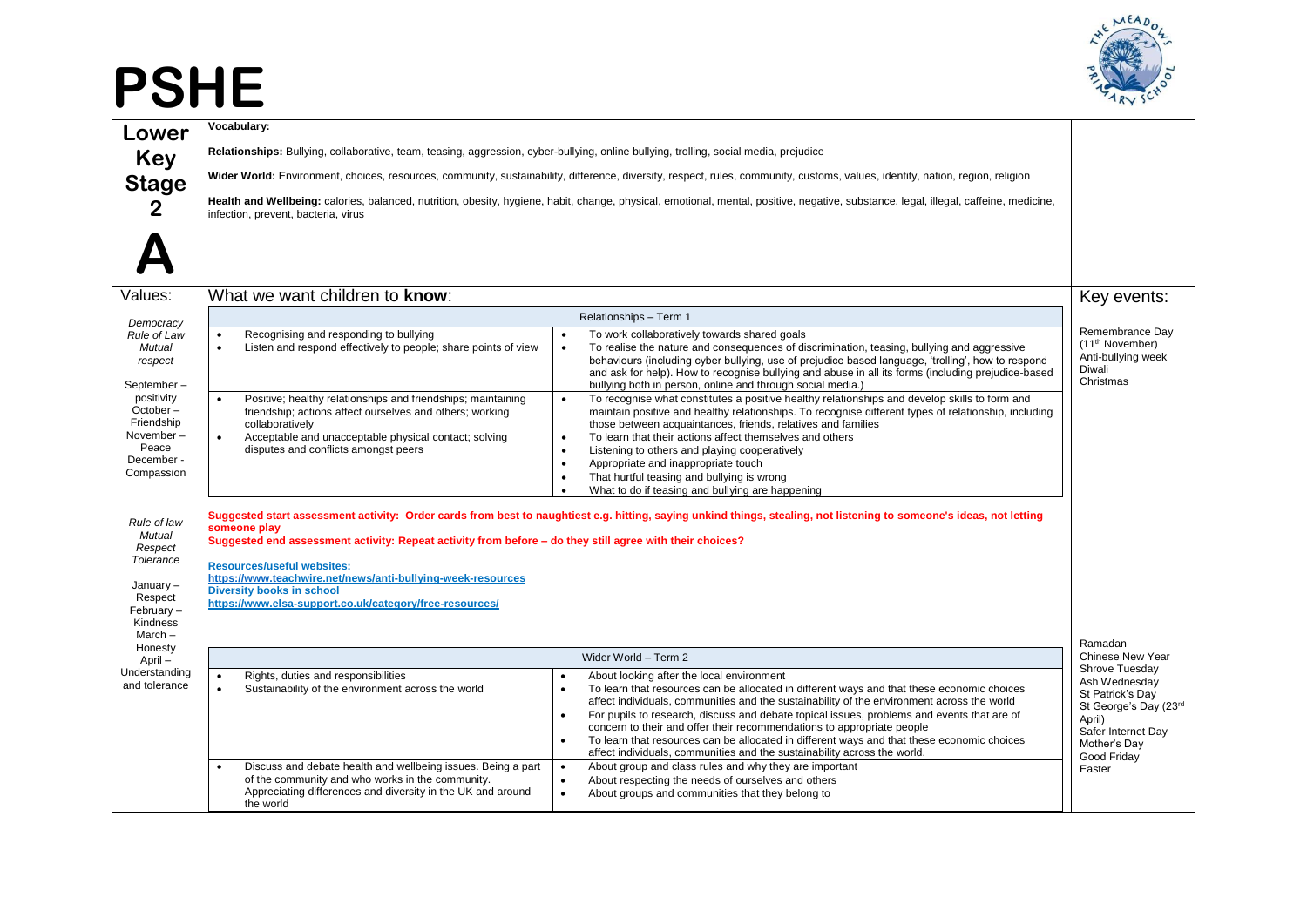## **PSHE**



| Individual<br>Liberty<br>Mutual<br>Respect<br>May –<br>Resilience<br>$June -$<br>Determination<br>July -<br>Imagination | About the people who work in the community<br>How to get their help, including in an emergency<br>To discuss and debate issues concerning health and wellbeing<br>$\bullet$<br>To appreciate difference and diversity (people living in the UK)<br>$\bullet$<br>About the customs and values of people around the world<br>$\bullet$<br>To appreciate the range of national, religious and ethnic identities in the United Kingdom<br>To consider the lives of people living in other places, and people with different values and<br>$\bullet$<br>customs<br>Enterprise; what it means; developing skills in enterprise<br>About where money comes from and what it is used for<br>$\bullet$<br>Role of money; managing money (saving and budgeting) what<br>About spending and saving money (how to use mone0<br>$\bullet$<br>is meant by interest and loan<br>About how to keep money safe<br>$\bullet$<br>(Year 4)<br>About what is meant by 'interest' and 'loan'<br>$\bullet$<br>For pupils to learn about the role money plays in their own and others' lives, including how to<br>$\bullet$<br>manage their money and about being a critical consumer<br>To develop an initial understanding of the concepts of 'interest', 'loan', 'debt', and 'tax'.<br>Suggested start assessment activity: Mind map - what makes someone unique?<br>Suggested end assessment activity: Revisit mind map and add to with new learning<br><b>Resources/useful websites:</b><br><b>Diversity books in school</b>                                                                                                                | Queen's birthday<br>World Mental Health<br>week<br>VE day<br>Armed Forces day |  |
|-------------------------------------------------------------------------------------------------------------------------|--------------------------------------------------------------------------------------------------------------------------------------------------------------------------------------------------------------------------------------------------------------------------------------------------------------------------------------------------------------------------------------------------------------------------------------------------------------------------------------------------------------------------------------------------------------------------------------------------------------------------------------------------------------------------------------------------------------------------------------------------------------------------------------------------------------------------------------------------------------------------------------------------------------------------------------------------------------------------------------------------------------------------------------------------------------------------------------------------------------------------------------------------------------------------------------------------------------------------------------------------------------------------------------------------------------------------------------------------------------------------------------------------------------------------------------------------------------------------------------------------------------------------------------------------------------------------------------------------------------------------|-------------------------------------------------------------------------------|--|
|                                                                                                                         | Health and Wellbeing - Term 3                                                                                                                                                                                                                                                                                                                                                                                                                                                                                                                                                                                                                                                                                                                                                                                                                                                                                                                                                                                                                                                                                                                                                                                                                                                                                                                                                                                                                                                                                                                                                                                            |                                                                               |  |
|                                                                                                                         | Recognising feelings in others; responding to how others<br>How to keep safe in the local area and online; people who help them to stay healthy and safe<br>are feeling<br>Keeping something confidential or secret; when to break a<br>confidence; recognise and manage dares. Acceptable and<br>unacceptable touch<br>Acceptable and unacceptable physical contact; solving<br>disputes and conflicts upon peers                                                                                                                                                                                                                                                                                                                                                                                                                                                                                                                                                                                                                                                                                                                                                                                                                                                                                                                                                                                                                                                                                                                                                                                                       |                                                                               |  |
|                                                                                                                         | What makes a balanced diet; opportunities for making own<br>choices with food; what influences their food choices;<br>To recognise opportunities and develop the<br><b>Healthy lifestyles</b><br>skills to make their own choices about food,<br>habits (Y3)<br>About what makes up a balanced<br>$\bullet$<br>understanding what might influence their<br>What makes a balanced lifestyle and making choices;<br>diet<br>drugs common to everyday life; hygiene and germs (Y4)<br>choices and the benefits of eating a<br>About opportunities they have to<br>$\bullet$<br>balanced diet<br>make their own choices about<br>To learn what is meant by the term 'habit'<br>food<br>and why habits can be hard to change<br>About what influences their choices<br>about food<br>About what is meant by habit<br>$\bullet$<br>How habits can be hard to change<br>$\bullet$<br><b>Healthy lifestyles</b><br>To understand what positively and<br>negatively affects their physical, mental and<br>About what makes a 'balanced<br>$\bullet$<br>emotional health. To understand how to<br>lifestyle'<br>make informed choices (including<br>About making choices in relation to<br>$\bullet$<br>recognising that choices can have positive,<br>health<br>neutral and negative consequences) and to<br>About drugs that are common in<br>$\bullet$<br>begin to understand the concept of a<br>everyday life (medicines, caffeine,<br>'balanced lifestyle'<br>alcohol and tobacco)<br>To learn which, why, and how, commonly<br>How the spread of infection can be<br>available substances and drugs (including<br>prevented |                                                                               |  |